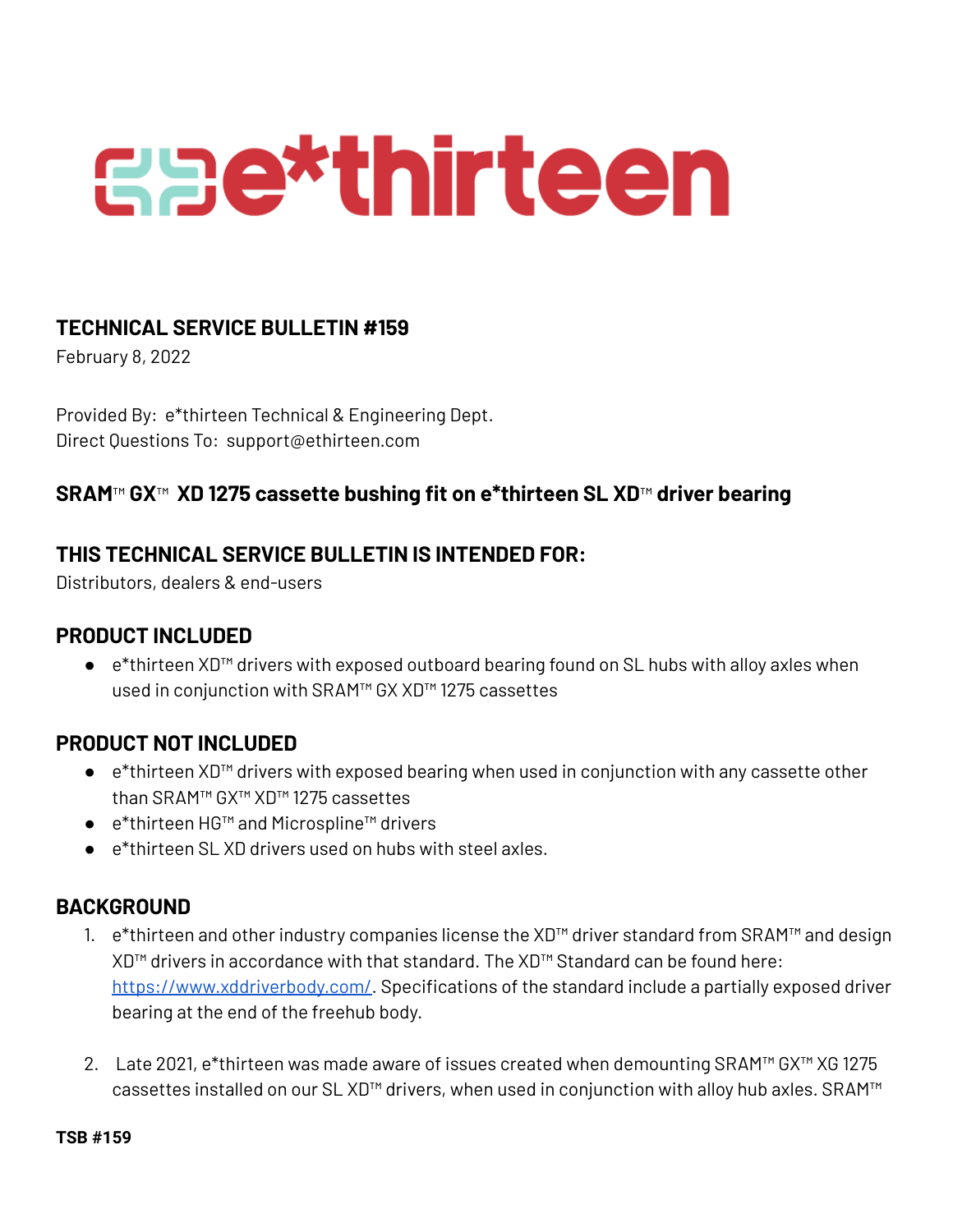cassettes incorporate a plastic bushing which interfaces with the exposed bearing on the end of the XD™ driver. The bushing found on the SRAM™ GX™ XG-1275 cassette is a tighter fit than ones found on other SRAM™ cassettes and can extract the bearing from the shell of the driver during the cassette removal process.

## **RECOMMENDED ACTION**

Because the integrity of the bearing press in the driver is not impacted by bearing extraction from the cassette, simply pressing the bearing back in place in the driver with a small amount of Loctite 242 (or similar retaining compound) and reinstalling the cassette using normal install procedure.

The correct spec for bearing protrusion with the SRAM™ XD™ Driver standard is 3.5mm +0.03mm/-0.53mm. A hard stop will be felt during the press operation once full insertion has been made.



## **About e\*thirteen:**

When the cycling world calls for reliable performance solutions, e\*thirteen responds.

**------**